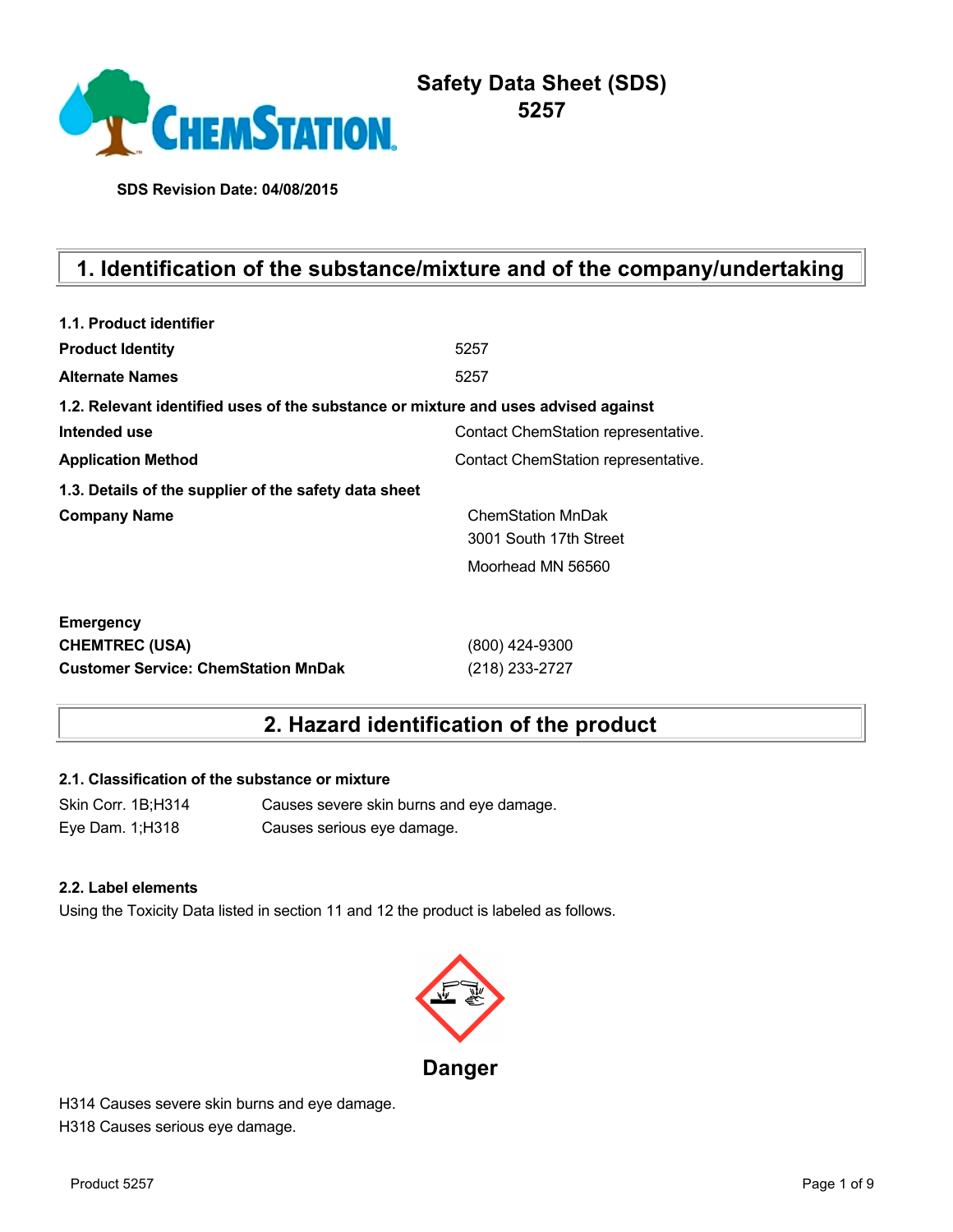# **[Prevention]:**

P260 Do not breathe mist / vapors / spray.

P264 Wash thoroughly after handling.

P280 Wear protective gloves / eye protection / face protection.

## **[Response]:**

P301+330+331 IF SWALLOWED: Rinse mouth. Do NOT induce vomiting.

P303+361+353 IF ON SKIN (or hair): Remove / Take off immediately all contaminated clothing. Rinse skin with water / shower.

P304+340 IF INHALED: Remove victim to fresh air and keep at rest in a position comfortable for breathing.

P305+351+338 IF IN EYES: Rinse continuously with water for several minutes. Remove contact lenses if present and easy to do - continue rinsing.

P310 Immediately call a POISON CENTER or doctor / physician.

P363 Wash contaminated clothing before reuse.

## **[Storage]:**

P405 Store locked up.

## **[Disposal]:**

P501 Dispose of contents / container in accordance with local / national regulations.

# **3. Composition/information on ingredients**

This product contains the following substances that present a hazard within the meaning of the relevant State and Federal Hazardous Substances regulations.

| Ingredient/Chemical Designations                                             | Weight %   | <b>GHS Classification</b>                                                                              | <b>Notes</b> |
|------------------------------------------------------------------------------|------------|--------------------------------------------------------------------------------------------------------|--------------|
| Potassium hydroxide.<br>CAS Number: 0001310-58-3                             | $1.0 - 10$ | Acute Tox. 4:H302<br>Skin Corr. 1A:H314                                                                | [1][2]       |
| Ethylene glycol monobutyl ether<br>CAS Number: 0000111-76-2                  | $1.0 - 10$ | Acute Tox. 4:H332<br>Acute Tox. 4:H312<br>Acute Tox. 4:H302<br>Eve Irrit. 2:H319<br>Skin Irrit. 2:H315 | [1][2]       |
| Diphosphoric acid, tetrapotassium salt<br><b>CAS Number:</b><br>0007320-34-5 | $1.0 - 10$ | Eye Irrit. 2;H319                                                                                      | [1]          |

[1] Substance classified with a health or environmental hazard.

[2] Substance with a workplace exposure limit.

[3] PBT-substance or vPvB-substance.

\*The full texts of the phrases are shown in Section 16.

# **4. First aid measures**

## **4.1. Description of first aid measures**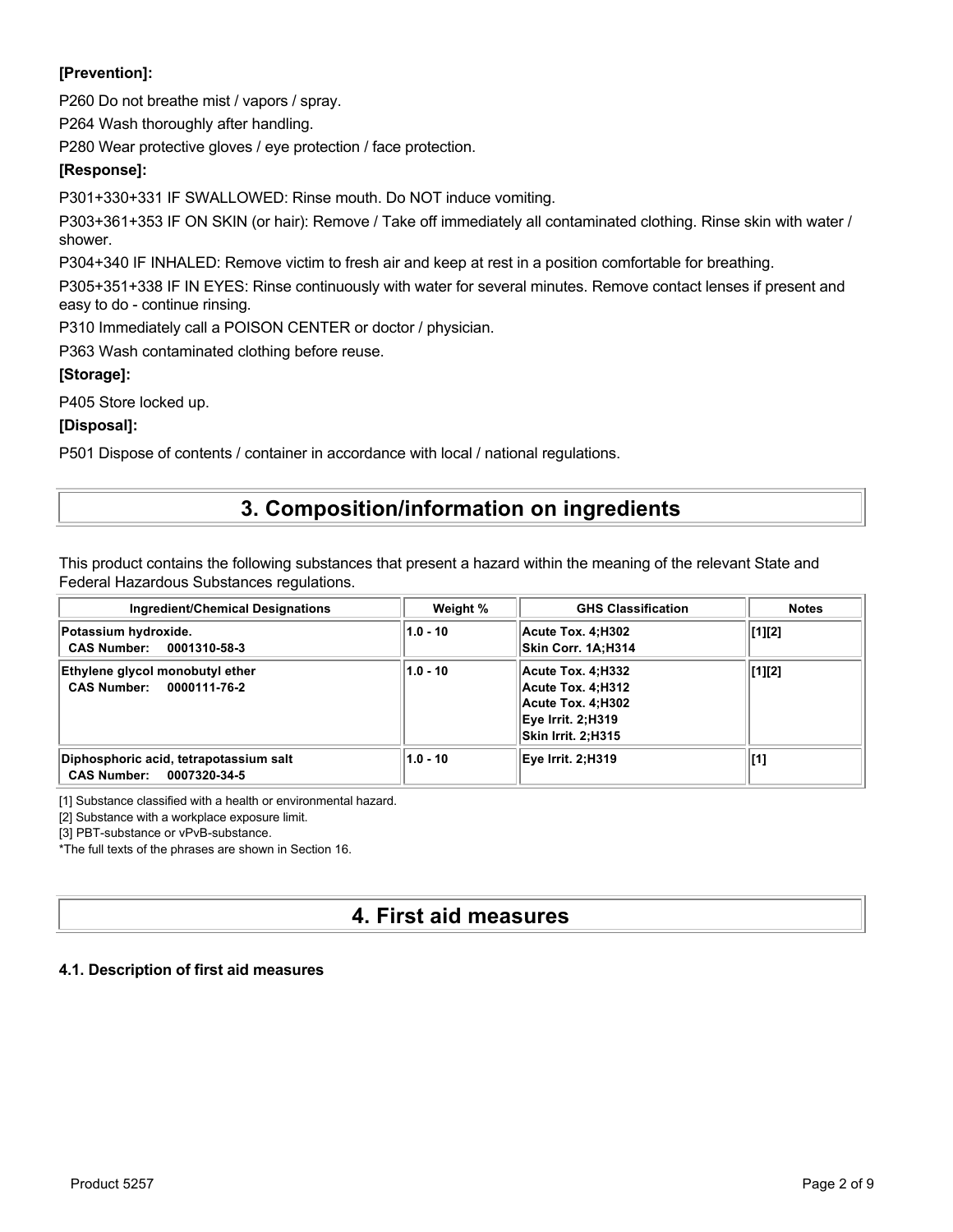| General           | Move victim to fresh air.<br>Call 911 or emergency medical service if deemed necessary.<br>Give artificial respiration if victim is not breathing.                                                                                                                                                                                                                                        |
|-------------------|-------------------------------------------------------------------------------------------------------------------------------------------------------------------------------------------------------------------------------------------------------------------------------------------------------------------------------------------------------------------------------------------|
|                   | Do not use mouth-to-mouth method if victim ingested or inhaled the substance; give artificial<br>respiration with the aid of a pocket mask equipped with a one-way valve or other proper<br>respiratory medical device.                                                                                                                                                                   |
|                   | Administer oxygen if breathing is difficult.                                                                                                                                                                                                                                                                                                                                              |
|                   | Remove and isolate contaminated clothing and shoes.                                                                                                                                                                                                                                                                                                                                       |
|                   | In case of contact with substance, immediately flush skin or eyes with running water for at<br>least 20 minutes.                                                                                                                                                                                                                                                                          |
|                   | For minor skin contact, avoid spreading material on unaffected skin.                                                                                                                                                                                                                                                                                                                      |
|                   | Keep victim warm and quiet.                                                                                                                                                                                                                                                                                                                                                               |
|                   | Effects of exposure (inhalation, ingestion or skin contact) to substance may be delayed.<br>Ensure that medical personnel are aware of the material(s) involved and take precautions to<br>protect themselves.                                                                                                                                                                            |
| <b>Inhalation</b> | Move victim to fresh air. Call emergency medical care. Apply artificial respiration if victim is<br>not breathing. Do not use mouth-to-mouth method if victim ingested or inhaled the<br>substance; induce artificial respiration with the aid of a pocket mask equipped with a one-way<br>valve or other proper respiratory medical device. Administer oxygen if breathing is difficult. |
| <b>Eyes</b>       | Irrigate copiously with clean water for at least 15 minutes, holding the eyelids apart and seek<br>medical attention.                                                                                                                                                                                                                                                                     |
| <b>Skin</b>       | Remove contaminated clothing. Wash skin thoroughly with soap and water or use a<br>recognized skin cleanser.                                                                                                                                                                                                                                                                              |
| Ingestion         | Do NOT induce vomiting. Rinse mouth and slowly drink several glasses of water. Call a<br>physician. Do NOT give anything by mouth to an unconscious or convulsing person.                                                                                                                                                                                                                 |
|                   | 4.2. Most important symptoms and effects, both acute and delayed                                                                                                                                                                                                                                                                                                                          |
| <b>Overview</b>   | Effects of exposure (inhalation, ingestion or skin contact) to substance may be delayed. See<br>section 2 for further details.                                                                                                                                                                                                                                                            |
| <b>Eyes</b>       | Causes serious eye damage.                                                                                                                                                                                                                                                                                                                                                                |
| <b>Skin</b>       | Causes severe skin burns and eye damage.                                                                                                                                                                                                                                                                                                                                                  |
|                   |                                                                                                                                                                                                                                                                                                                                                                                           |

# **5. Fire-fighting measures**

## **5.1. Extinguishing media**

Use standard fire fighting media on surrounding materials including water spray, foam, and carbon dioxide. (Do not use dry chemical extinguisher containing ammonium compounds.)

# **5.2. Special hazards arising from the substance or mixture**

Hazardous decomposition: Potassium oxides

Do not breathe mist / vapors / spray.

### **5.3. Advice for fire-fighters**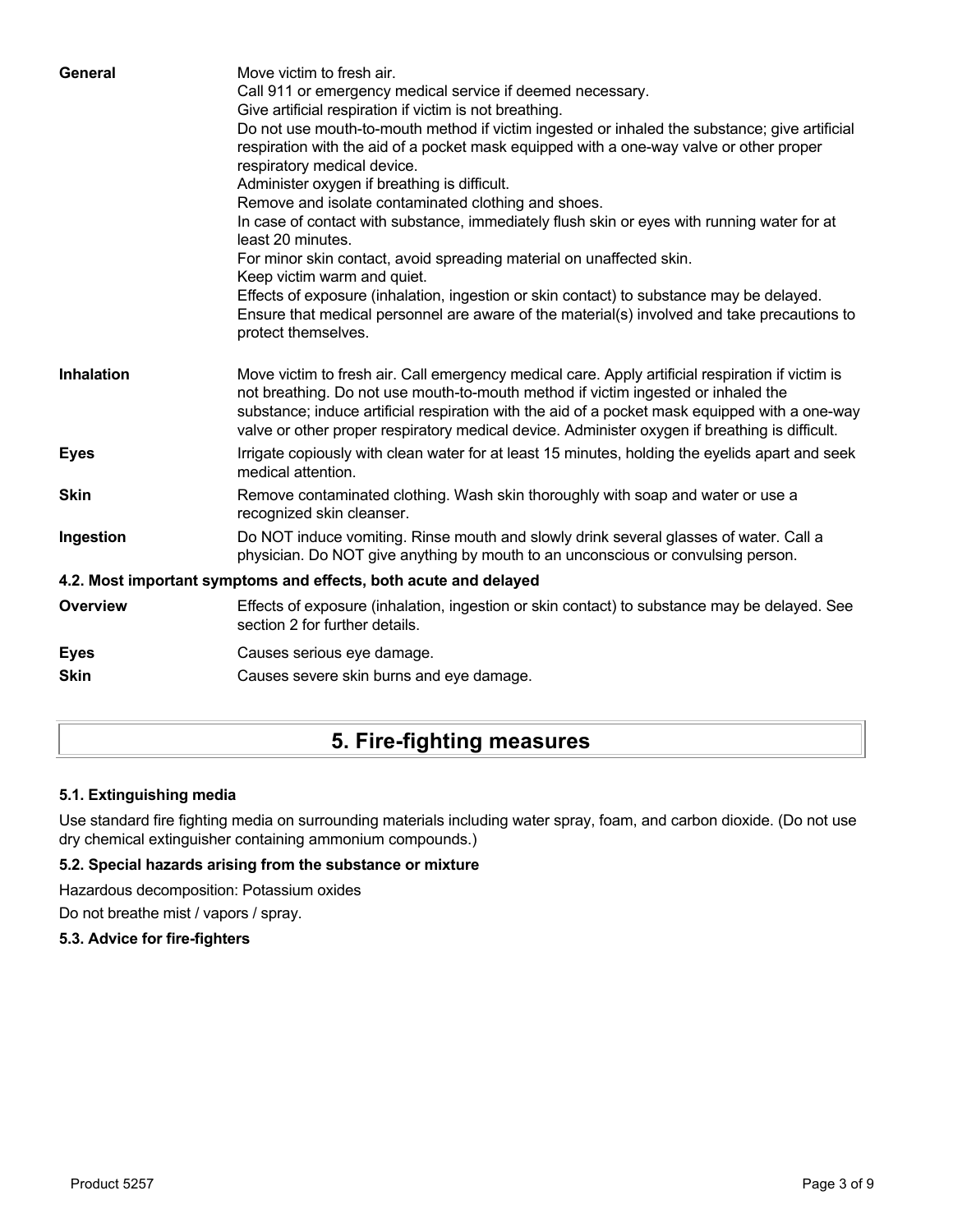Wear positive pressure self-contained breathing apparatus (SCBA).

Wear chemical protective clothing that is specifically recommended by the manufacturer. It may provide little or no thermal protection.

Non-combustible, substance itself does not burn but may decompose upon heating to produce corrosive and/or toxic fumes.

Some are oxidizers and may ignite combustibles (wood, paper, oil, clothing, etc.).

Contact with metals may evolve flammable hydrogen gas.

Containers may explode when heated.

**TOXIC**; inhalation, ingestion or skin contact with material may cause severe injury or death.

Contact with molten substance may cause severe burns to skin and eyes.

Avoid any skin contact.

Effects of contact or inhalation may be delayed.

Fire may produce irritating, corrosive and/or toxic gases.

Runoff from fire control or dilution water may be corrosive and/or toxic and cause pollution.

**ERG Guide No.** 154

# **6. Accidental release measures**

#### **6.1. Personal precautions, protective equipment and emergency procedures**

ELIMINATE all ignition sources (no smoking, flares, sparks or flames in immediate area).

Do not touch damaged containers or spilled material unless wearing appropriate protective clothing.

Stop leak if you can do it without risk.

Prevent entry into waterways, sewers, basements or confined areas.

Absorb or cover with dry earth, sand or other non-combustible material and transfer to containers.

DO NOT GET WATER INSIDE CONTAINERS.

#### **6.2. Environmental precautions**

Do not allow spills to enter drains or waterways.

Use good personal hygiene practices. Wash hands before eating, drinking, smoking or using toilet. Promptly remove soiled clothing and wash thoroughly before reuse.

#### **6.3. Methods and material for containment and cleaning up**

Keep unauthorized personnel away. Stay upwind. Keep out of low areas. Ventilate enclosed areas.

# **7. Handling and storage**

#### **7.1. Precautions for safe handling**

See section 2 for further details. - [Prevention]:

#### **7.2. Conditions for safe storage, including any incompatibilities**

Containers should be stored in a cool, dry, well-ventilated area. Exercise due caution to prevent damage to or leakage from the container. Keep containers closed when not in use.

Incompatible materials: Incompatible with strong oxidizers, leather and halogenated compounds. Product will react with 'soft' metals such as aluminum, tin, magnesium, and zinc releasing flammable hydrogen gas.

See section 2 for further details. - [Storage]:

#### **7.3. Specific end use(s)**

No data available.

# **8. Exposure controls and personal protection**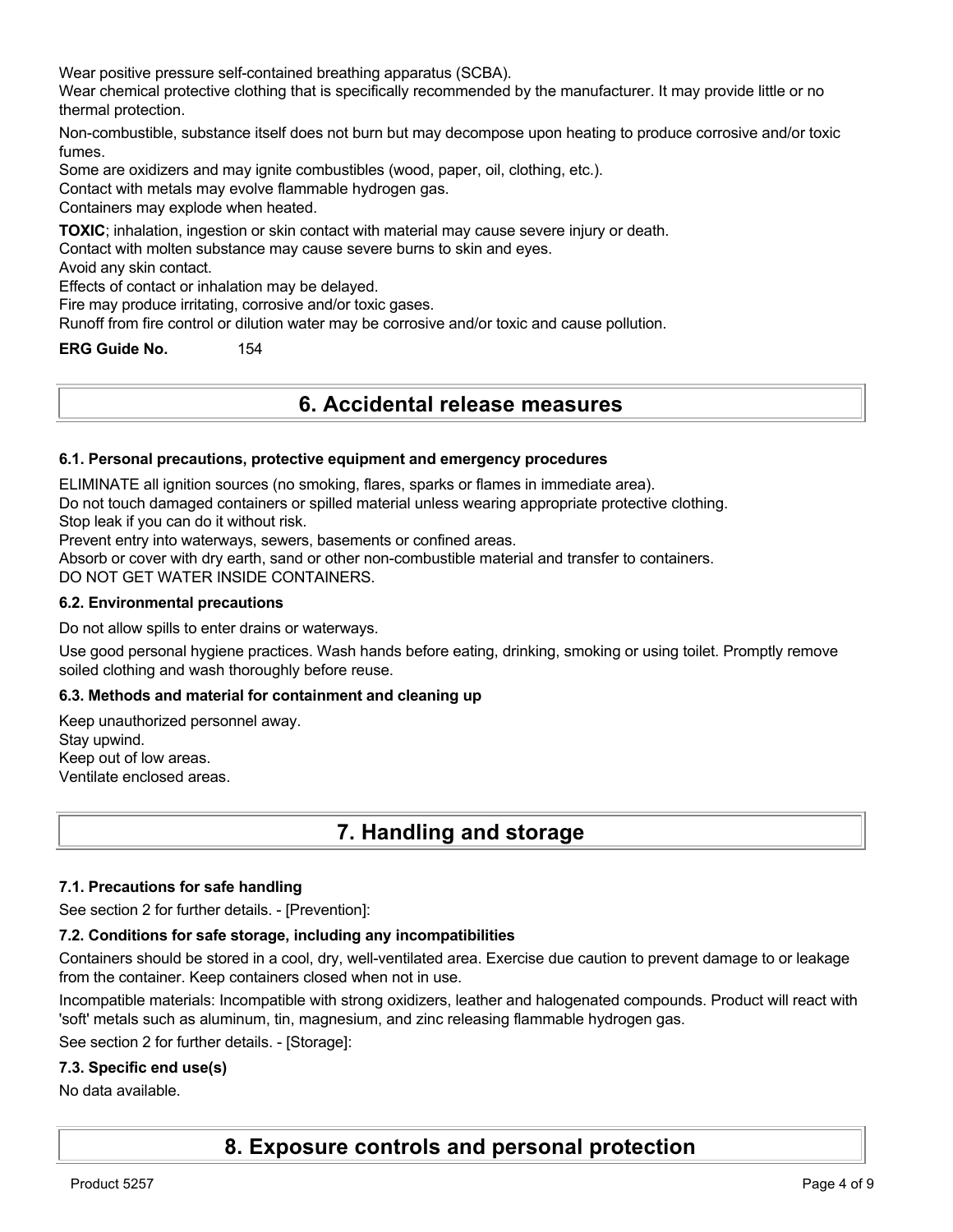### **8.1. Control parameters**

#### **Exposure**

| <b>CAS No.</b> | Ingredient                             | <b>Source</b> | Value                         |
|----------------|----------------------------------------|---------------|-------------------------------|
| 0000111-76-2   | Ethylene glycol monobutyl ether        | <b>OSHA</b>   | TWA 50 ppm (240 mg/m3) [skin] |
|                |                                        | ACGIH         | TWA: 20 ppmRevised 2003,      |
|                |                                        | <b>NIOSH</b>  | TWA 5 ppm (24 mg/m3) [skin]   |
|                |                                        | Supplier      | No Established Limit          |
| 0001310-58-3   | Potassium hydroxide.                   | <b>OSHA</b>   | No Established Limit          |
|                |                                        | <b>ACGIH</b>  | Ceiling: 2 mg/m3              |
|                |                                        | <b>NIOSH</b>  | $C2$ mg/m3                    |
|                |                                        | Supplier      | No Established Limit          |
| 0007320-34-5   | Diphosphoric acid, tetrapotassium salt | <b>OSHA</b>   | No Established Limit          |
|                |                                        | ACGIH         | No Established Limit          |
|                |                                        | <b>NIOSH</b>  | No Established Limit          |
|                |                                        | Supplier      | No Established Limit          |

#### **Carcinogen Data**

| <b>CAS No.</b> | Ingredient                             | ∣Source∣    | Value                                                               |
|----------------|----------------------------------------|-------------|---------------------------------------------------------------------|
| 0000111-76-2   | Ethylene glycol monobutyl ether        | <b>OSHA</b> | Select Carcinogen: No                                               |
|                |                                        | <b>NTP</b>  | Known: No: Suspected: No                                            |
|                |                                        | <b>IARC</b> | Group 1: No: Group 2a: No: Group 2b: No: Group 3: Yes: Group 4: No: |
| 0001310-58-3   | Potassium hydroxide.                   | <b>OSHA</b> | Select Carcinogen: No                                               |
|                |                                        | <b>NTP</b>  | Known: No: Suspected: No                                            |
|                |                                        | <b>IARC</b> | Group 1: No: Group 2a: No: Group 2b: No: Group 3: No: Group 4: No:  |
| 0007320-34-5   | Diphosphoric acid, tetrapotassium OSHA |             | Select Carcinogen: No                                               |
|                | salt                                   | <b>NTP</b>  | Known: No: Suspected: No                                            |
|                |                                        | <b>IARC</b> | Group 1: No: Group 2a: No: Group 2b: No: Group 3: No: Group 4: No:  |

# **8.2. Exposure controls**

| <b>Respiratory</b>          | Use NIOSH/MSHA approved respirator, following manufacturer's recommendations when<br>concentrations exceed permissible exposure limits.                                                                                                                                                                                                |
|-----------------------------|----------------------------------------------------------------------------------------------------------------------------------------------------------------------------------------------------------------------------------------------------------------------------------------------------------------------------------------|
| <b>Eyes</b>                 | Wear safety glasses with side shields to protect the eyes. An eye wash station is suggested<br>as a good workplace practice.                                                                                                                                                                                                           |
| <b>Skin</b>                 | Chemical resistant clothing such as coveralls/apron boots should be worn. Wear gloves.<br>Gloves must be resistant to corrosive materials. Nitrile or PVC gloves are suitable. Do not<br>use cotton or leather gloves.                                                                                                                 |
| <b>Engineering Controls</b> | Provide adequate ventilation. Where reasonably practicable this should be achieved by the<br>use of local exhaust ventilation and good general extraction. If these are not sufficient to<br>maintain concentrations of particulates and any vapor below occupational exposure limits<br>suitable respiratory protection must be worn. |

**Other Work Practices** Use good personal hygiene practices. Wash hands before eating, drinking, smoking or using toilet. Promptly remove soiled clothing and wash thoroughly before reuse.

See section 2 for further details. - [Prevention]: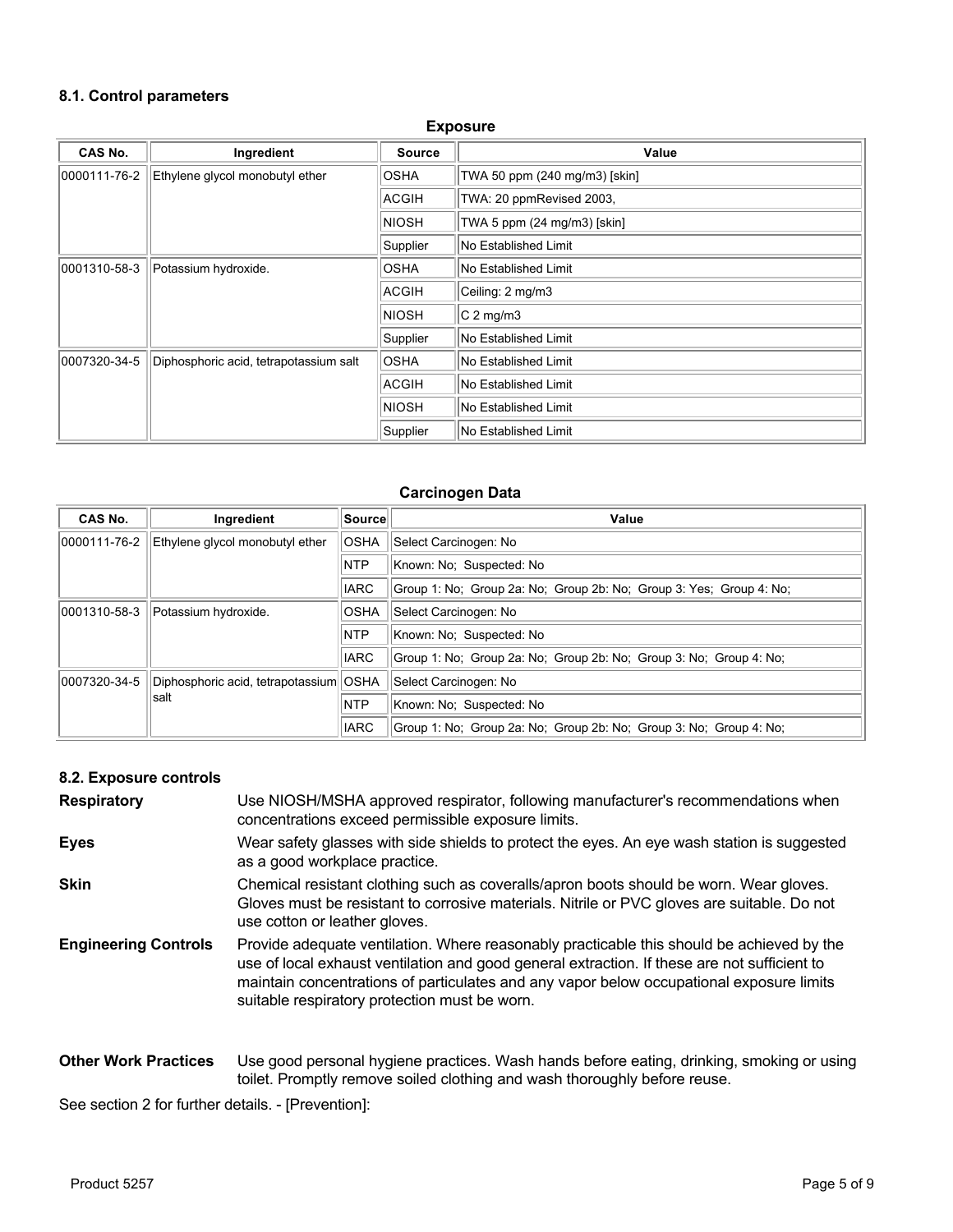# **9. Physical and chemical properties**

| Appearance                                         | Straw Thin liquid                          |
|----------------------------------------------------|--------------------------------------------|
| Odor                                               | Mild                                       |
| <b>Odor threshold</b>                              | Not Measured                               |
| рH                                                 | $13.2 - 14.0$                              |
| Melting point / freezing point                     | Not Measured                               |
| Initial boiling point and boiling range            | >212 deg F                                 |
| <b>Flash Point</b>                                 | >200 degrees F PMCC (non-flammable)        |
| Evaporation rate (Ether = 1)                       | 0.33                                       |
| <b>Flammability (solid, gas)</b>                   | Not Applicable                             |
| Upper/lower flammability or explosive<br>limits    | Lower Explosive Limit: Not Measured        |
|                                                    | <b>Upper Explosive Limit: Not Measured</b> |
| Vapor pressure (Pa)                                | Not Determined                             |
| <b>Vapor Density</b>                               | Not Determined                             |
| <b>Specific Gravity</b>                            | $1.035 - 1.055$                            |
| <b>Solubility in Water</b>                         |                                            |
|                                                    | Not Measured                               |
| Partition coefficient n-octanol/water (Log<br>Kow) | Not Measured                               |
| <b>Auto-ignition temperature</b>                   | Not Measured                               |
| <b>Decomposition temperature</b>                   | Not Measured                               |
| <b>Viscosity (cSt)</b>                             | Not Measured                               |
| Foaming                                            | Moderate                                   |
| 9.2. Other information                             |                                            |

# **10. Stability and reactivity**

## **10.1. Reactivity**

Hazardous Polymerization will not occur.

## **10.2. Chemical stability**

Stable under normal circumstances.

## **10.3. Possibility of hazardous reactions**

Incompatible with strong oxidizers, leather and halogenated compounds. Product will react with 'soft' metals such as aluminum, tin, magnesium, and zinc releasing flammable hydrogen gas.

#### **10.4. Conditions to avoid**

Excessive heat and open flame.

Sealed containers may develop explosive pressures under fire conditions. Use water to cool containers exposed to fire.

#### **10.5. Incompatible materials**

Incompatible with strong oxidizers, leather and halogenated compounds. Product will react with 'soft' metals such as aluminum, tin, magnesium, and zinc releasing flammable hydrogen gas.

#### **10.6. Hazardous decomposition products**

#### Potassium oxides

# **11. Toxicological information**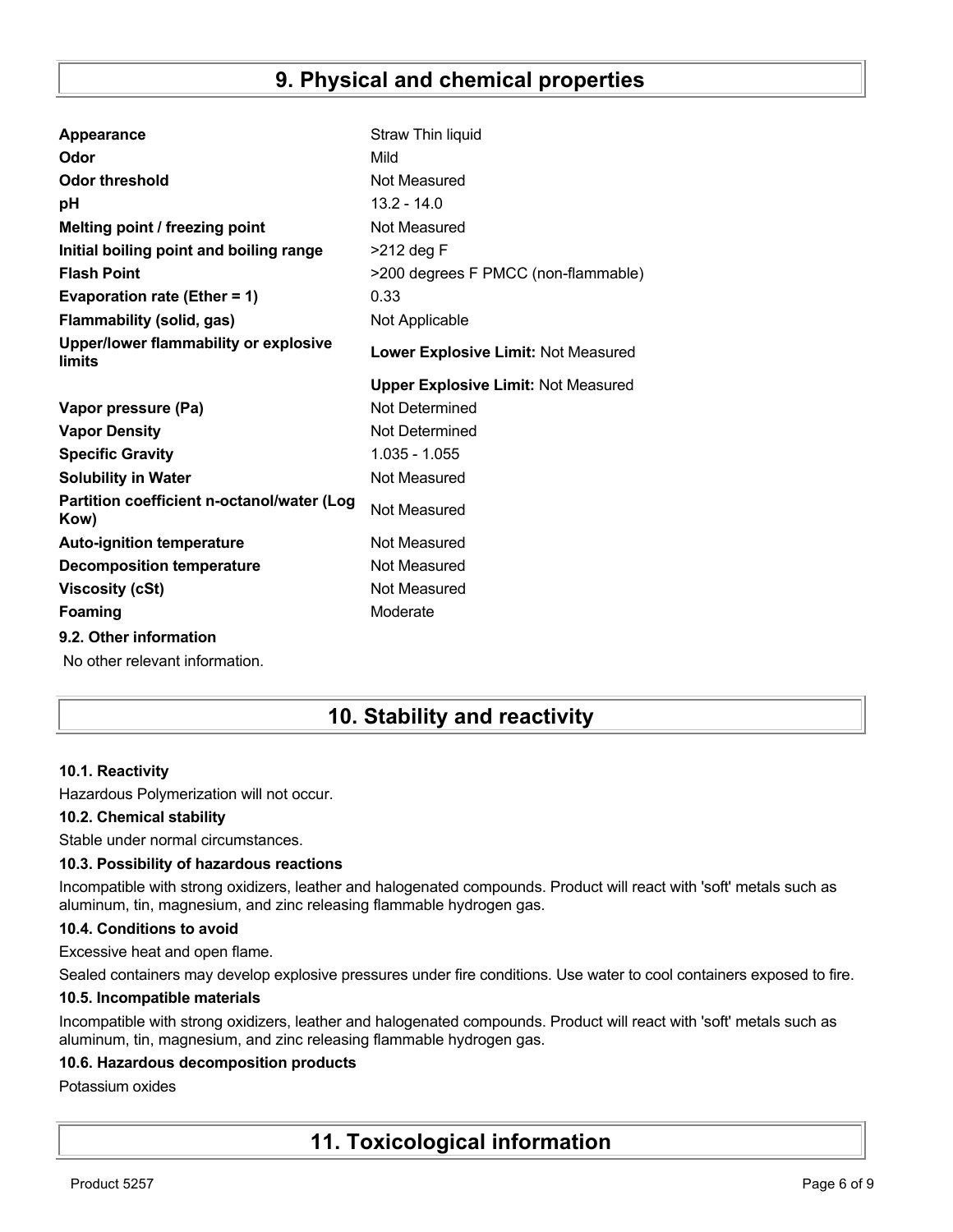#### **Acute toxicity**

| Ingredient                                           | Oral LD50,<br>mg/kg                      | Skin LD50,<br>mg/kg                      | <b>Inhalation</b><br>Vapor LD50,<br>mg/L/4hr | <b>Inhalation</b><br>∣Dust/Mist LD50.∣<br>mg/L/4hr | <b>Inhalation</b><br>Gas LD50,<br>ppm |
|------------------------------------------------------|------------------------------------------|------------------------------------------|----------------------------------------------|----------------------------------------------------|---------------------------------------|
| Potassium hydroxide. - (1310-58-3)                   | 365.00, Rat -<br>Category: 4             | No data<br>available                     | No data<br>available                         | No data available                                  | No data<br>available                  |
| Ethylene glycol monobutyl ether - (111-76-2)         | 1.414.00.<br>Guinea Pig -<br>Category: 4 | 1,200.00,<br>Guinea Pig -<br>Category: 4 | 173.00, Guinea   <br>Pig - Category:<br>NA.  | No data available                                  | No data<br>available                  |
| Diphosphoric acid, tetrapotassium salt - (7320-34-5) | No data<br>available                     | No data<br>available                     | No data<br>available                         | No data available                                  | No data<br>available                  |

Note: When no route specific LD50 data is available for an acute toxin, the converted acute toxicity point estimate was used in the calculation of the product's ATE (Acute Toxicity Estimate).

| <b>Classification</b>         | Category | <b>Hazard Description</b>                |
|-------------------------------|----------|------------------------------------------|
| Acute toxicity (oral)         |          | Not Applicable                           |
| Acute toxicity (dermal)       |          | Not Applicable                           |
| Acute toxicity (inhalation)   |          | Not Applicable                           |
| Skin corrosion/irritation     | 1B       | Causes severe skin burns and eye damage. |
| Serious eye damage/irritation |          | Causes serious eye damage.               |
| Respiratory sensitization     |          | Not Applicable                           |
| Skin sensitization            |          | Not Applicable                           |
| Germ cell mutagenicity        |          | Not Applicable                           |
| Carcinogenicity               |          | Not Applicable                           |
| Reproductive toxicity         |          | Not Applicable                           |
| STOT-single exposure          |          | Not Applicable                           |
| STOT-repeated exposure        |          | Not Applicable                           |
| Aspiration hazard             |          | Not Applicable                           |

# **12. Ecological information**

## **12.1. Toxicity**

No additional information provided for this product. See Section 3 for chemical specific data. **Aquatic Ecotoxicity**

| Ingredient                                           | 96 hr LC50 fish,<br>mq/l | 48 hr EC50 crustacea,<br>mq/l | ErC50 algae,<br>mg/l |
|------------------------------------------------------|--------------------------|-------------------------------|----------------------|
| Potassium hydroxide. - (1310-58-3)                   | Not Available            | Not Available                 | Not Available        |
| Ethylene glycol monobutyl ether - (111-76-2)         | 220.00, Fish (Piscis)    | 1,000.00, Daphnia magna       | Not Available        |
| Diphosphoric acid, tetrapotassium salt - (7320-34-5) | Not Available            | Not Available                 | Not Available        |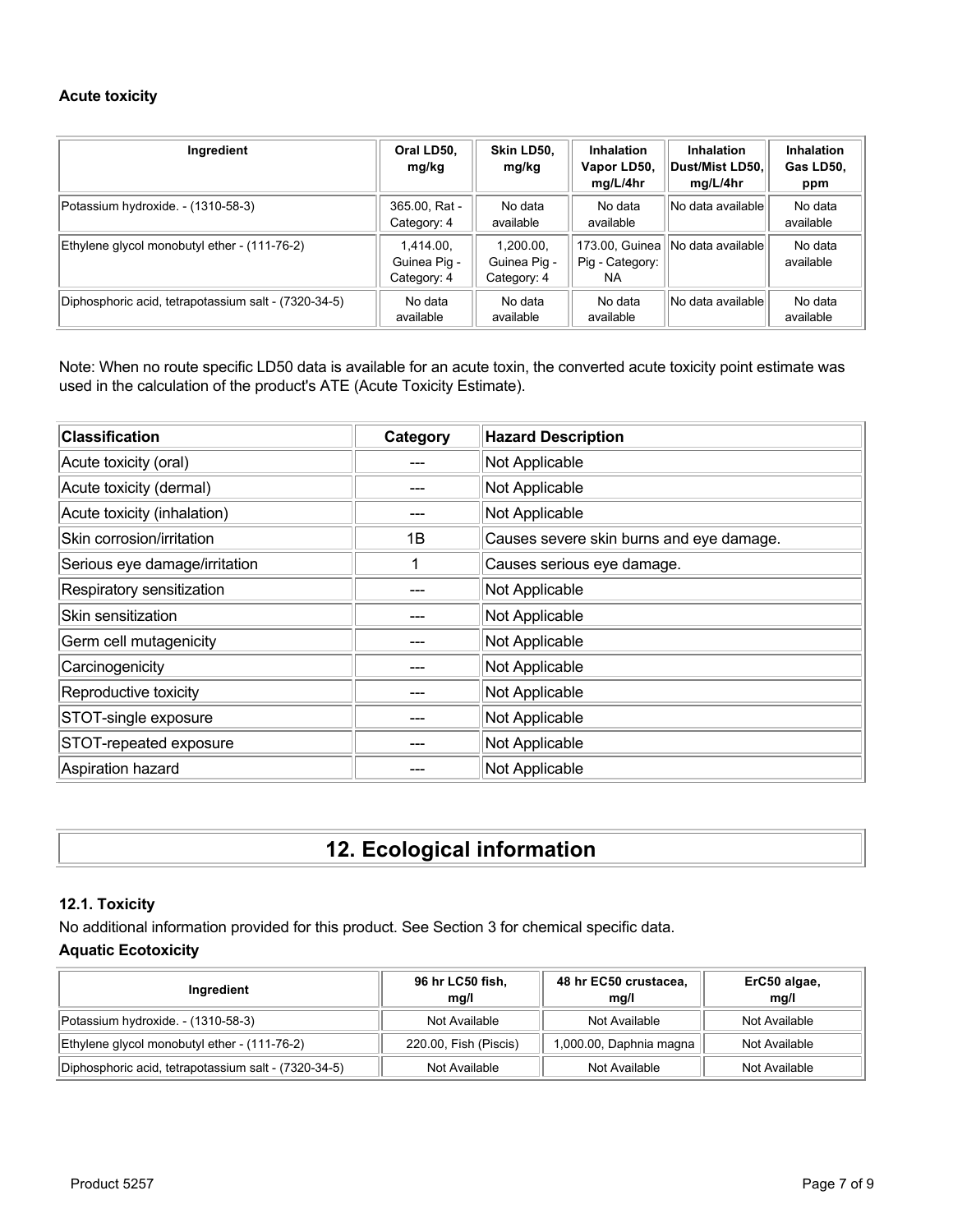### **12.2. Persistence and degradability**

There is no data available on the preparation itself.

## **12.3. Bioaccumulative potential**

Not Measured

**12.4. Mobility in soil**

No data available.

## **12.5. Results of PBT and vPvB assessment**

This product contains no PBT/vPvB chemicals.

# **12.6. Other adverse effects**

No data available.

# **13. Disposal considerations**

#### **13.1. Waste treatment methods**

Observe all federal, state and local regulations when disposing of this substance.

# **14. Transport information**

| 14.1. UN number                  | NA1760                                            |
|----------------------------------|---------------------------------------------------|
| 14.2. UN proper shipping name    | Compound, Cleaning, Liquid, (Potassium Hydroxide) |
| 14.3. Transport hazard class(es) | 8                                                 |
| 14.4. Packing group              | Ш                                                 |

# **15. Regulatory information**

|                               | <b>Curado - Delegge of Despective</b> No.                                                                            |
|-------------------------------|----------------------------------------------------------------------------------------------------------------------|
| <b>US EPA Tier II Hazards</b> | Fire: No                                                                                                             |
| <b>WHMIS Classification</b>   | $D2B$ F                                                                                                              |
| <b>Control Act (TSCA)</b>     |                                                                                                                      |
| <b>Toxic Substance</b>        | All components of this material are either listed or exempt from listing on the TSCA Inventory.                      |
| <b>Regulatory Overview</b>    | The regulatory data in Section 15 is not intended to be all-inclusive, only selected regulations<br>are represented. |
|                               |                                                                                                                      |

**Sudden Release of Pressure:** No **Reactive:** No **Immediate (Acute):** Yes **Delayed (Chronic):** No

#### **EPCRA 311/312 Chemicals and RQs (lbs):**

Potassium hydroxide. ( 1,000.00)

# **EPCRA 302 Extremely Hazardous :**

(No Product Ingredients Listed)

## **EPCRA 313 Toxic Chemicals:**

Ethylene glycol monobutyl ether

**Proposition 65 - Carcinogens (>0.0%):** (No Product Ingredients Listed)

#### **Proposition 65 - Developmental Toxins (>0.0%):** (No Product Ingredients Listed)